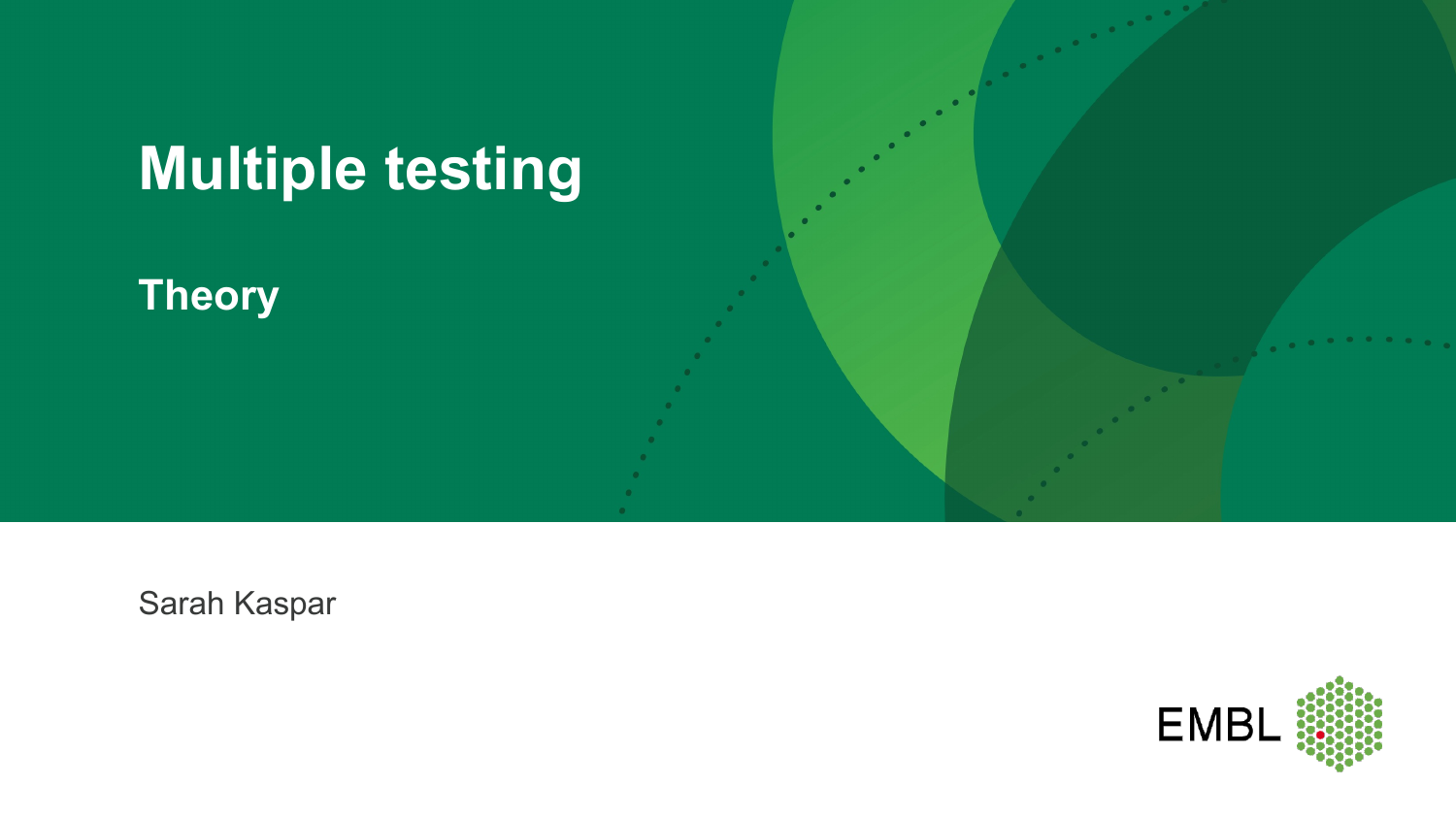

#### **Sources:**

- Oehlert (2010) "A first course in design and analysis of experiments" – Chapter 5
- Huber and Holmes: "Modern statistics for modern bioligists" – Chapter 6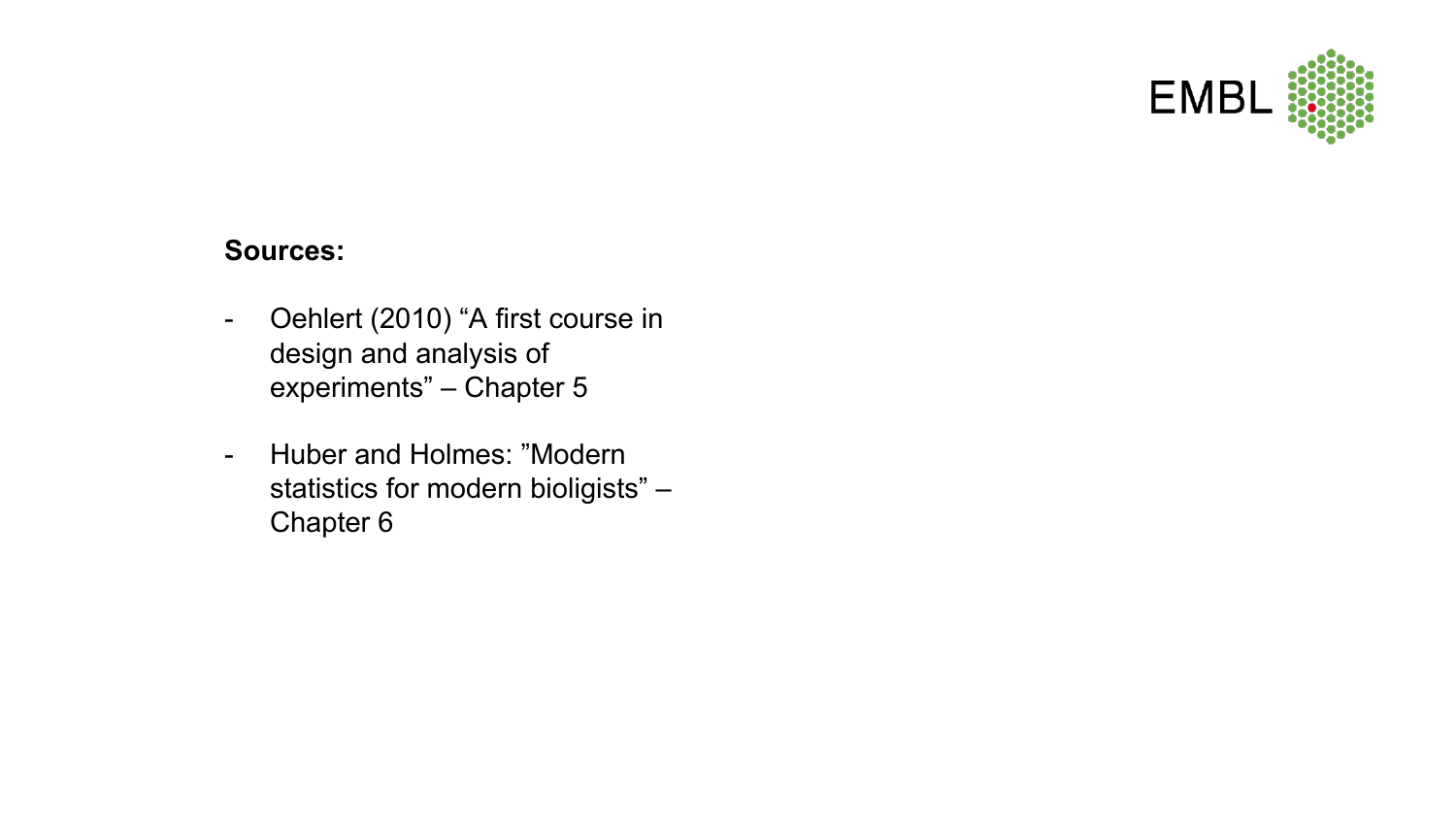#### **Multiple testing scenarios in biology**



#### **Scenarios**

- Expression profiling
- Compound screens
- Drug screens
- Genome-wide association studies
- Proteomics

• …

#### **Questions:**

- Which genes are DE due to some condition?
- Which drugs are candidates for targeting a specific pathway/protein?
- Which genetic variants are associated with a particular disease?
- Is any of the compounds in a medication unsafe?

**Problem:** Many false positives. **Solution**: Methods that implement false-positive control.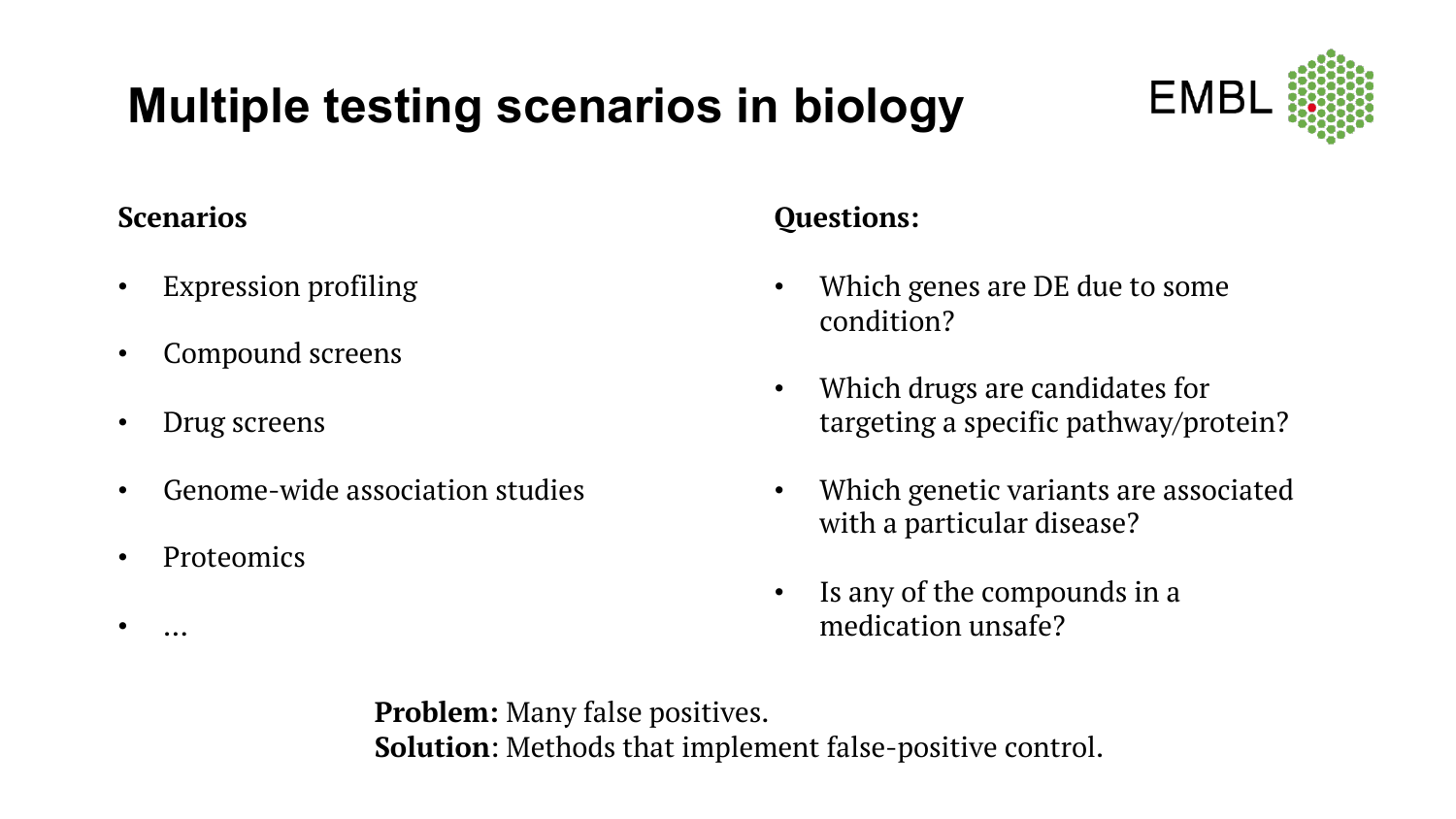### **Workflow summary**





The most important part is to know which error rate you want to control for.

The error rate depends on how you phrase your question.

If you know the error rate, the choice of method is (mostly) straight-forward.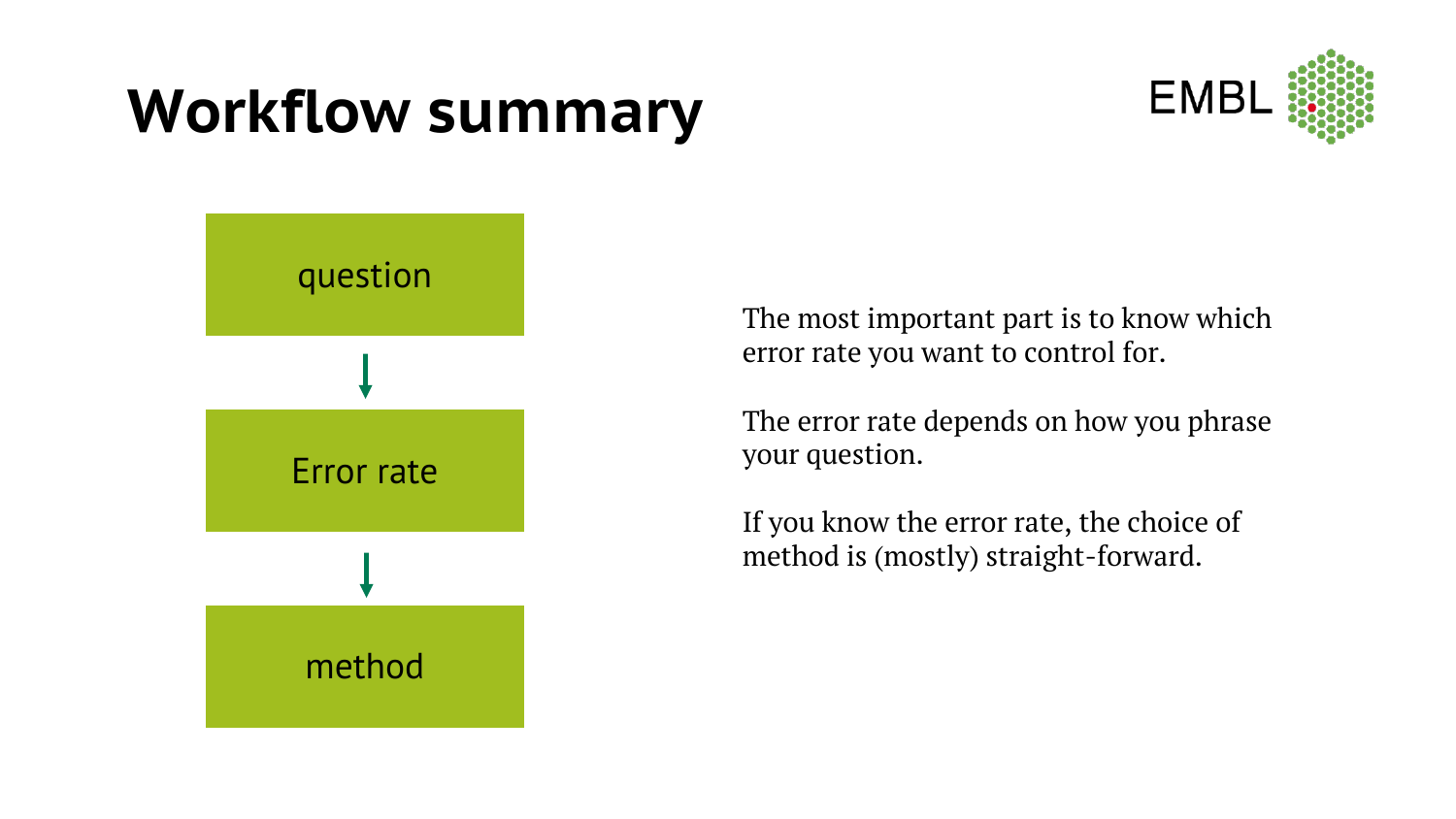# **Testing a single hypothesis**



|             | Not rejected                    | rejected                       |
|-------------|---------------------------------|--------------------------------|
| $H_0$ true  | true negative                   | false positive<br>type I error |
| $H_0$ false | false negative<br>type II error | true positive                  |

Great page: https://en.wikipedia.org/wiki/Confusion\_matrix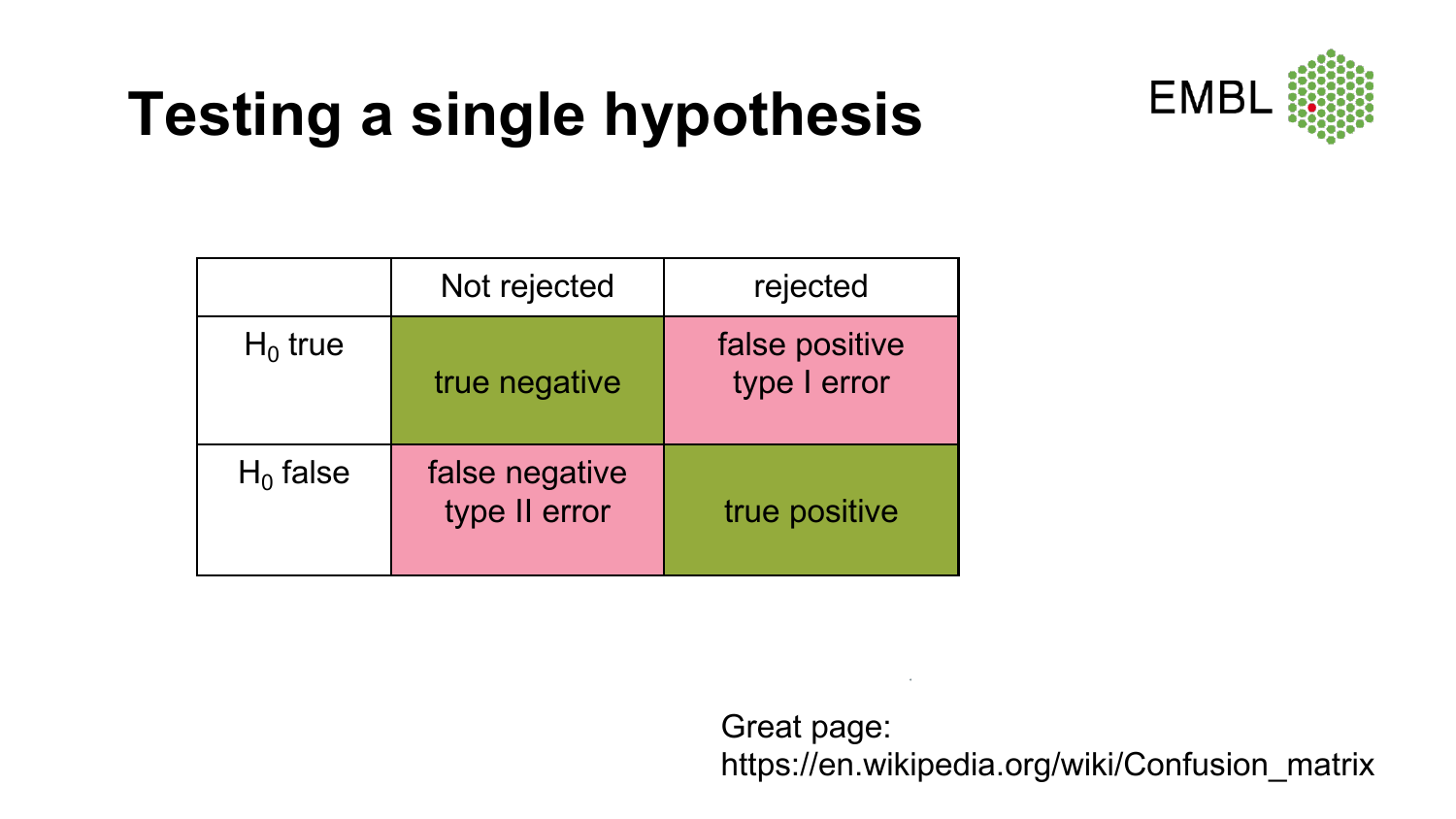### **Comparison-wise error rate**



- The usual error rate (= significance level) for a t-test / Wilcoxon test / Chisquare test …
- For  $\alpha = 0.05$ : If H<sub>0</sub> is true, there is a 5% chance of a false rejection.
- Used when all tests are viewed as individual questions.
- Nothing is corrected for.

#### **Example:**

- does the high-fat diet have an impact on weight in **female** mice?
- does it have an impact in **male** mice?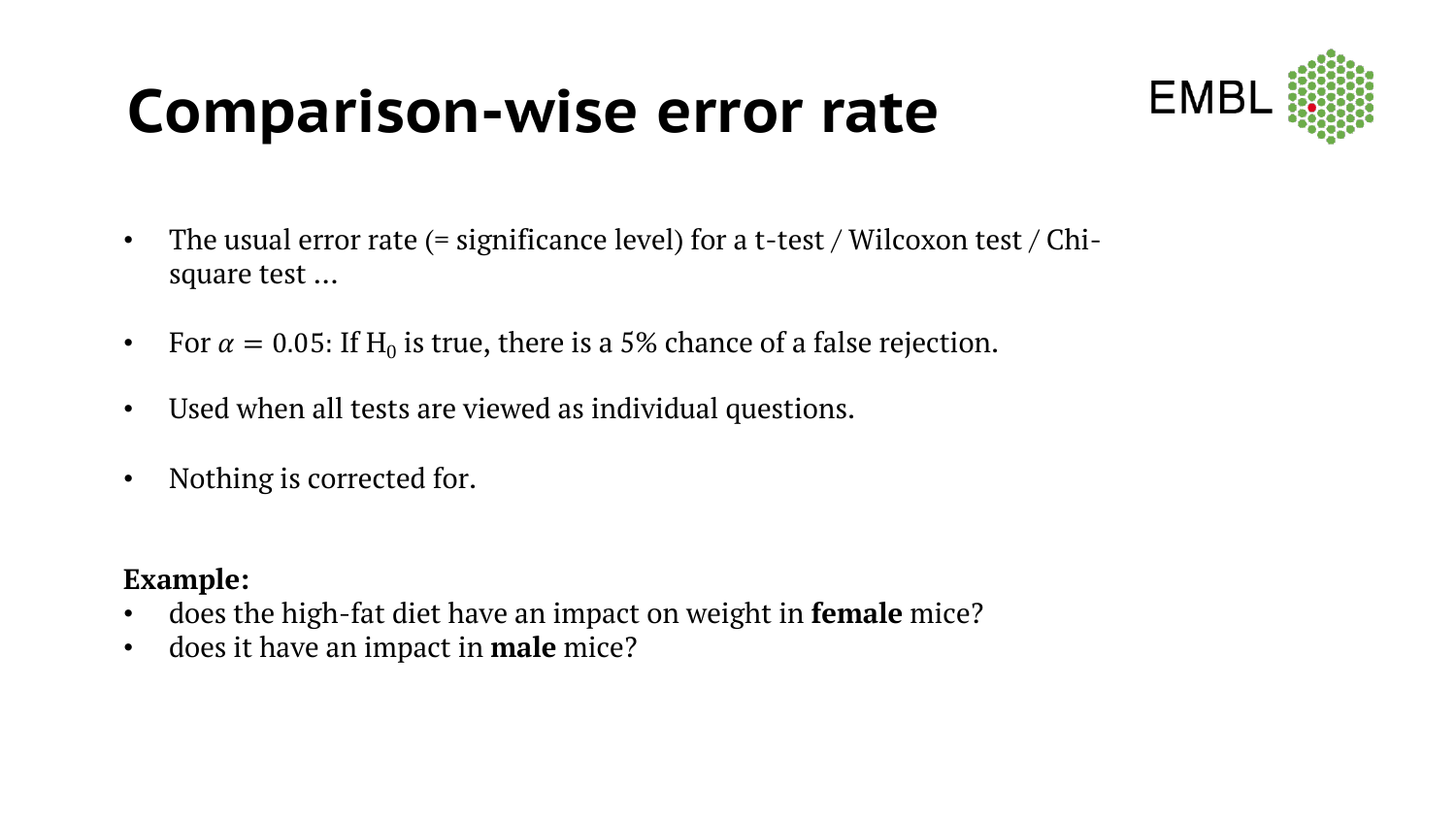### **Example: epitopes**



100 positions on a protein are tested for a reaction.

**Question**: Does the protein cause any reaction?

 $H_{01}$ : position 1 is no epitope.  $H_{02}$ : position 2 is no epitope.

...  $H_0$ : no position is an epitope.

**Question**: What is the probability of calling at least one false-positive epitope out of 100?

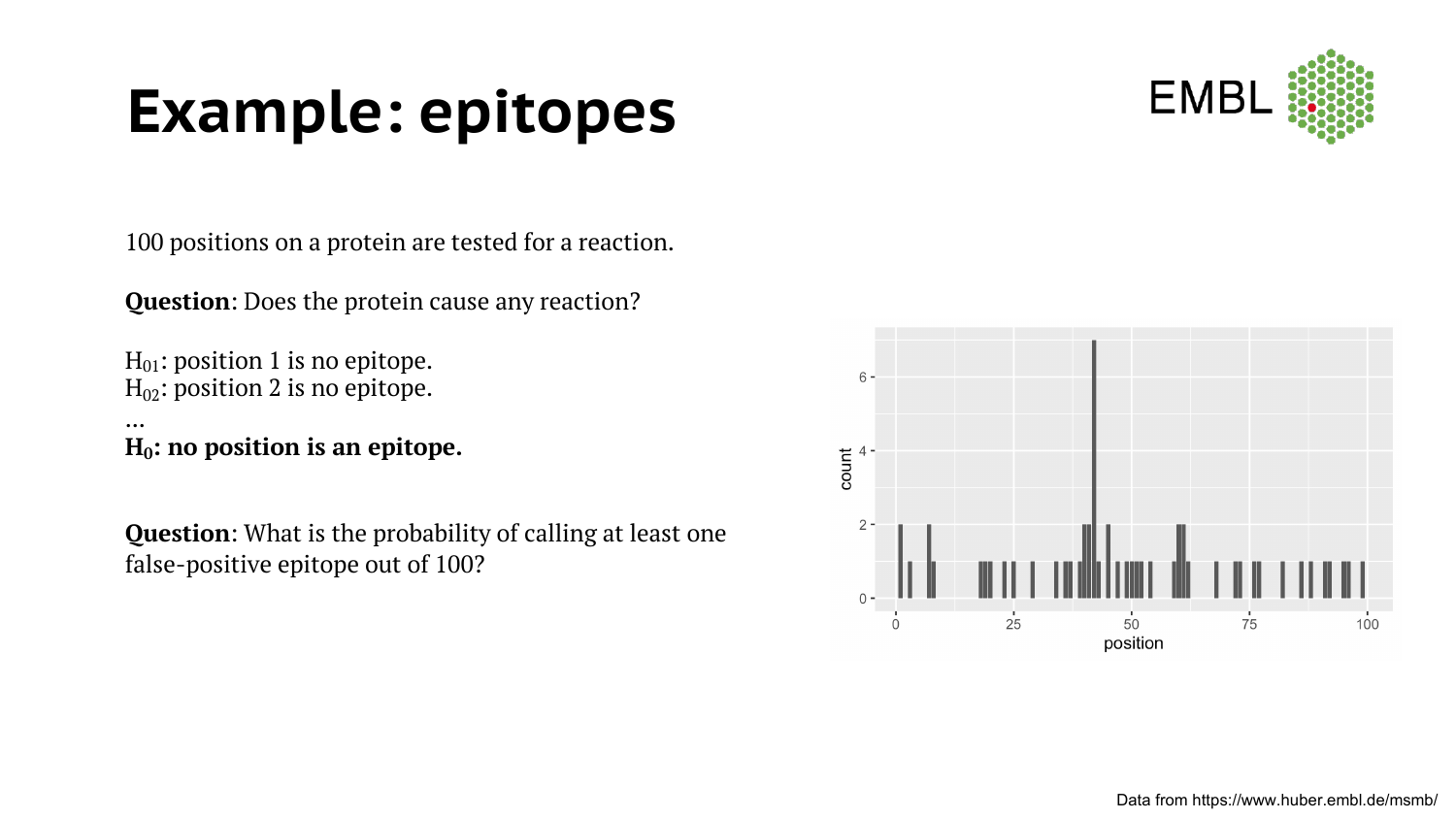### **Family-wise error rate**



The probability of rejecting one or more  $H_{0i}$  (and thus rejecting  $H_0$ ) when all  $H_{0i}$  are true.

#### **Example type I error Inflation:**

```
If we test every position with \alpha = 0.05:
              P(\text{false rejection of H}_0) = 1 - P(\text{no rejection of any H}_{0i})<br>= 1 - 0.95<sup>100</sup>
                                                  = 0.994
```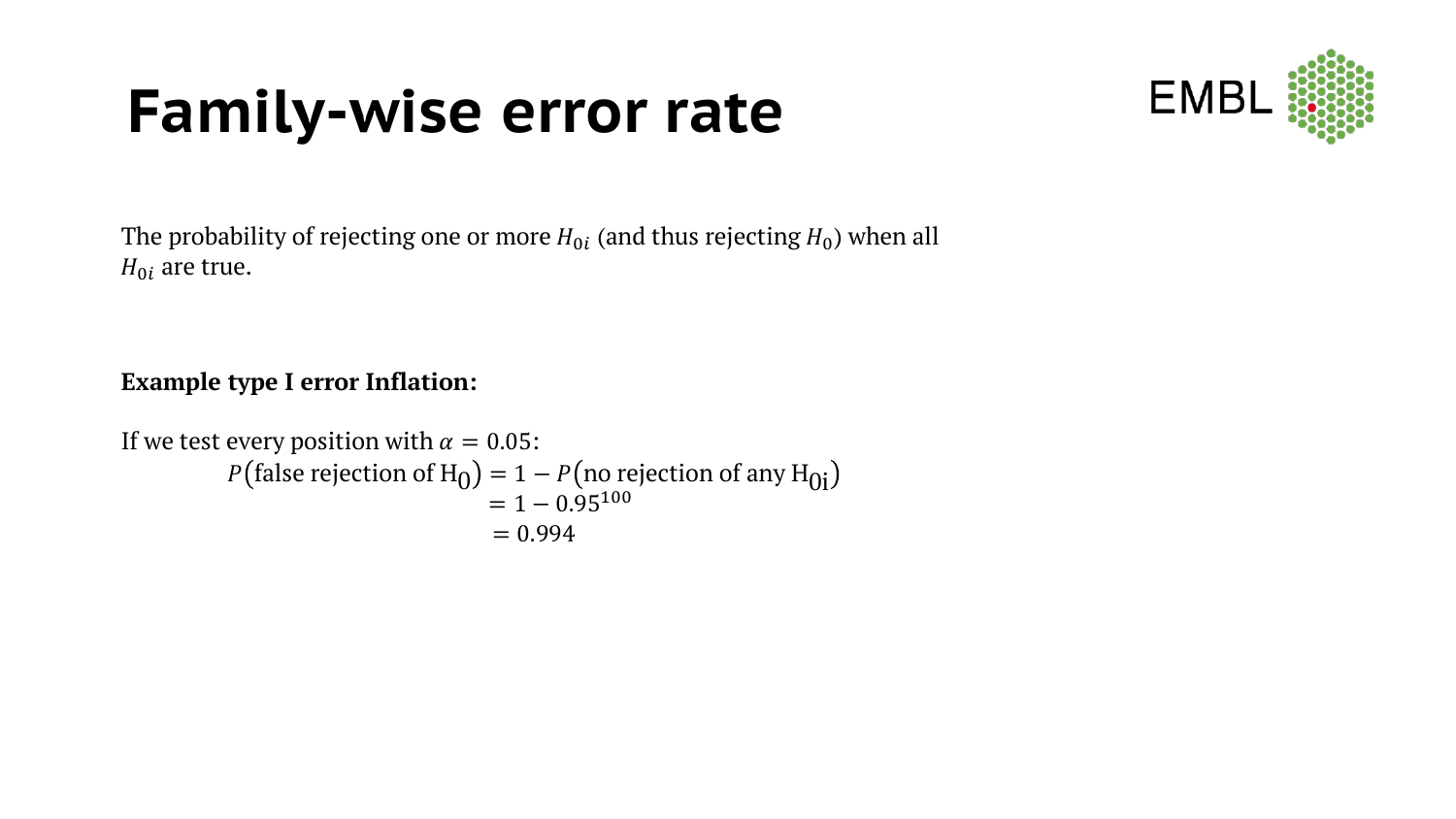### **Bonferroni correction**



- Used to control the **FWER** at a desired value  $\alpha_{FWER}$
- Adjusted p-values:  $p_{adj} = p_{unadj} \times m$ , where *m* is the number of tests
- Adjusted p-values give the chance of seeing any value as extreme as this *within m tests* under H<sub>0</sub>.
- We call the test significant if  $p_{adj} \leq \alpha_{FWER}$ .
- Equivalent: Reject every test at  $\alpha_{FWER}/m$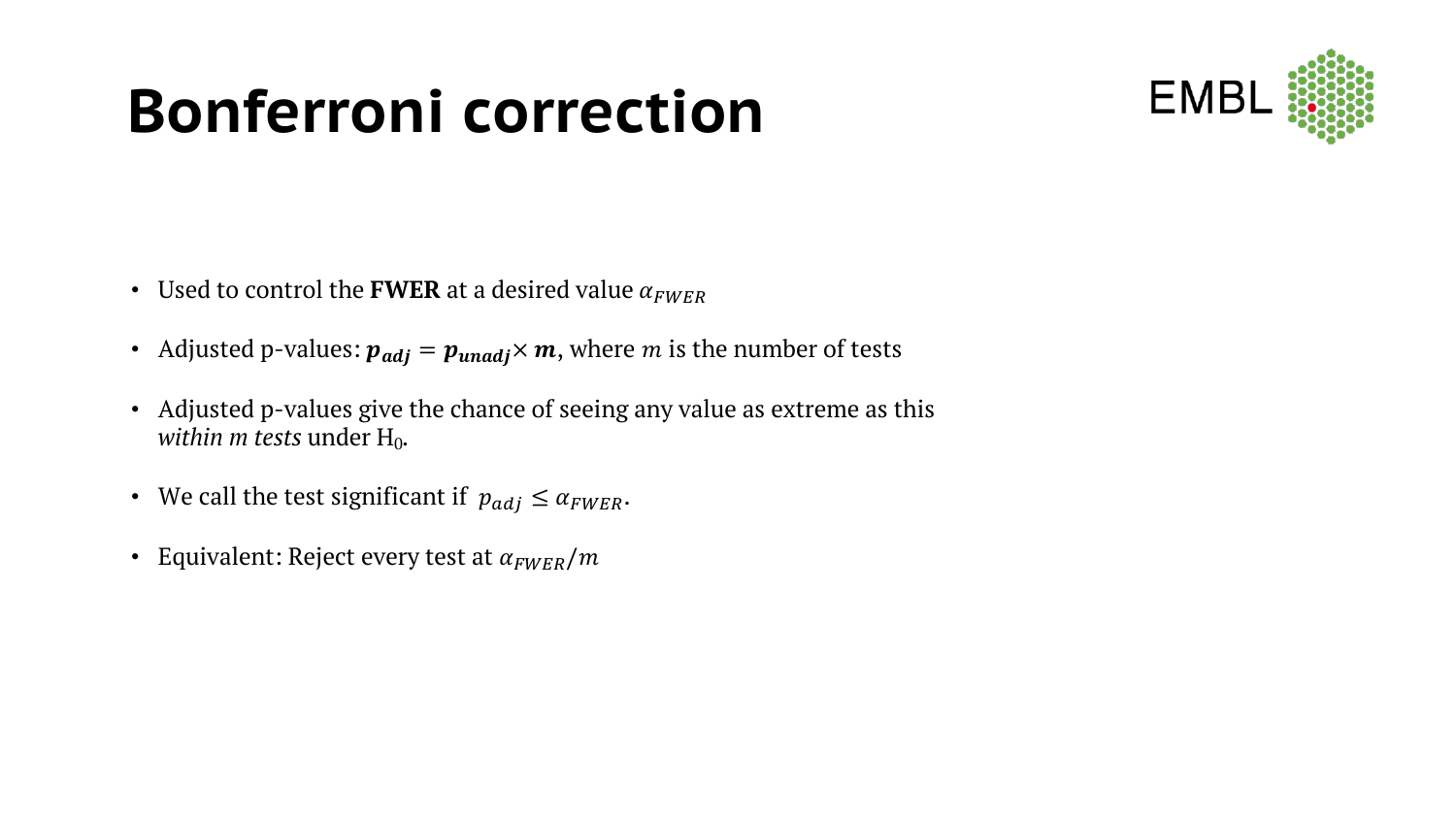#### **EMP**

### **Side note**

The epitope data are discrete.

For **discrete test statistics**, p-values are **conservative** (i.e. too large).

 $P(p < 0.05) \le 0.05$ 

This also affects multiple testing:  $P$ (false rejection of H<sub>0</sub>)  $\leq$  0.994

#### **Ways to address this problem:**

- Mid p-values
- Randomized p-values
- Modified adjustment procedures

#### **Further reading:**

Chapter 1.1.4 in Agresti, A. (2006). An Introduction to Categorical Data Analysis: Second Edition. https://doi.org/10.1002/0470114754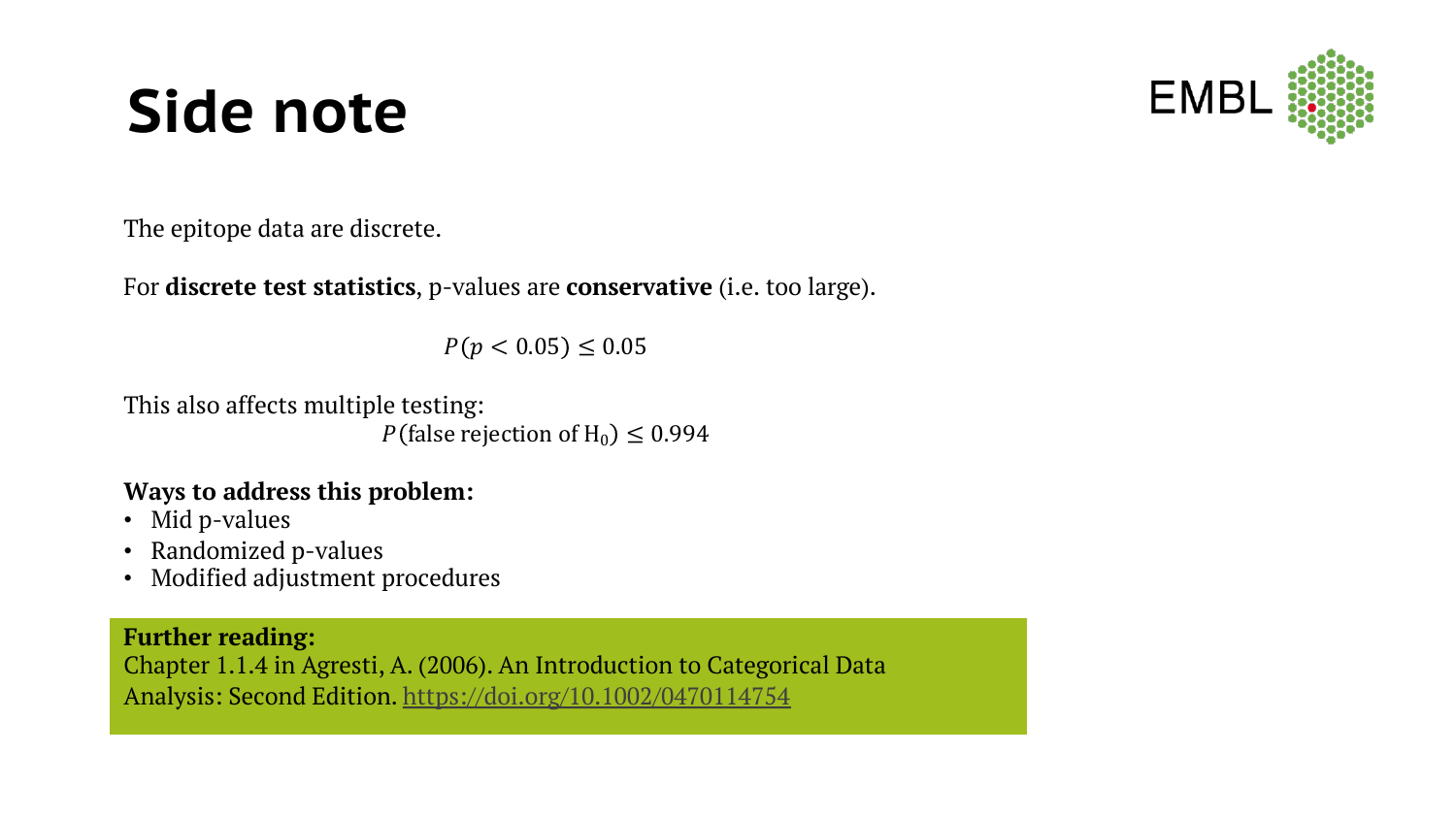### **Example: Screening for differentially expressed genes**



**Question**: Which genes are differentially expressed under some condition?

```
H_{01}: gene 1 is not DE.
H_{02}: gene 2 is not DE.
...
H_{0,10000}: gene 10000 is not DE.
```
**Problem**: If controlling for family-wise error rate, the probability of finding anything at all is small (low power).

Family-wise error rate for 104 tests:



Figure: https://www.huber.embl.de/msmb/Chap-Testing.html#multiple-testing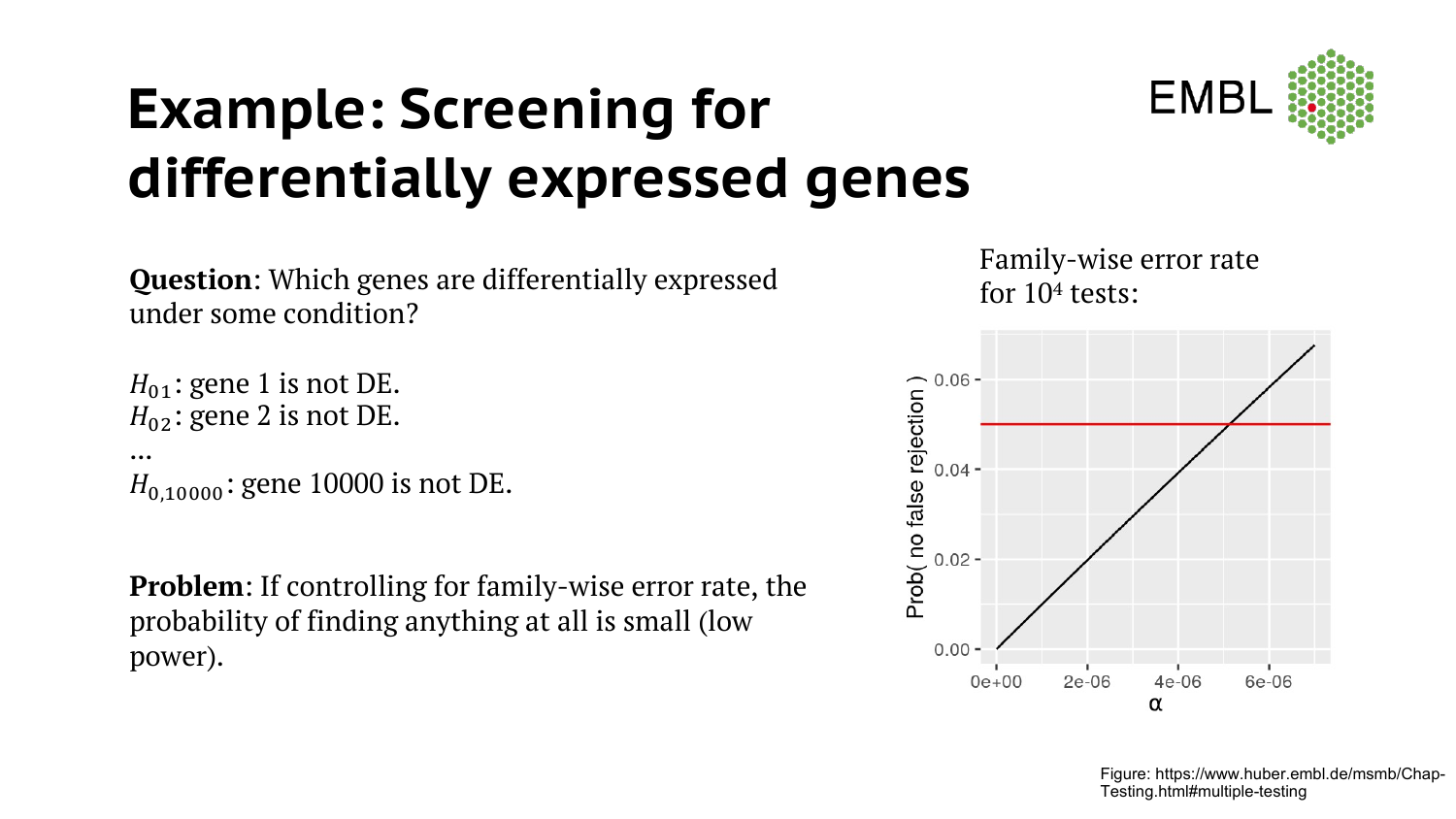# **False discovery rate**

FDR: expected value of the false discovery fraction  $\frac{FP}{FP+TP}$ .

#### **What percentage of hits are false positives?**

**Scenario**: We expect some of the  $H_{0i}$  to be true and some to be false.

Trade-off between type I and type II error:

- if controlling for family-wise error rate, the probability of finding anything at all is small (low power).
- we allow some percentage of false discoveries to increase power.

#### **Benjamini-Hochberg algorithm:**

• Allows FDR control



|                | <b>Not</b><br>rejected | rejected |
|----------------|------------------------|----------|
| $H_0$<br>true  | TN                     | FP       |
| $H_0$<br>false | <b>FN</b>              | ТP       |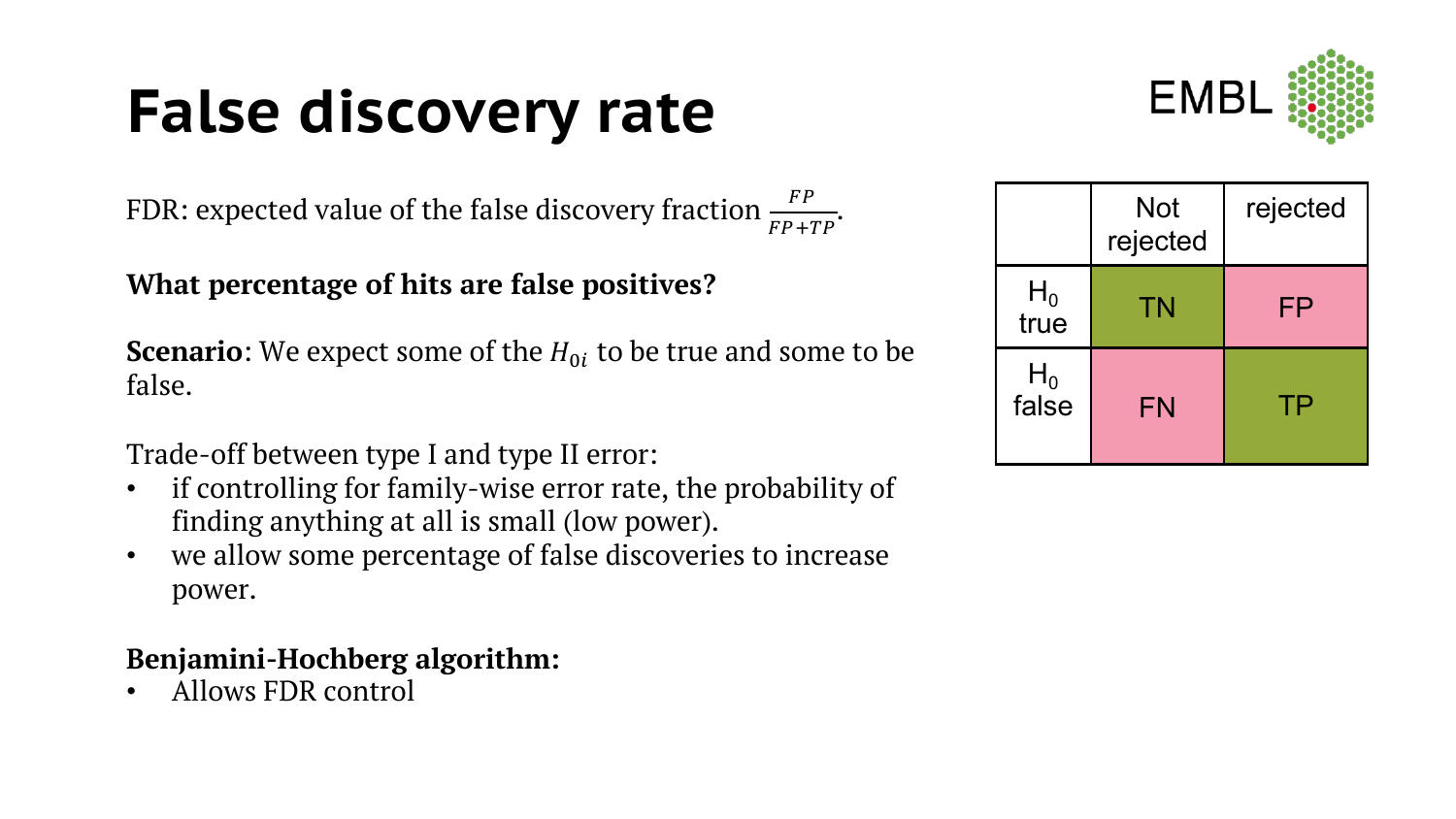### **p-value histogram**





p-values are uniformly distributed. Peak at low p-values.

No genes is DE: Some genes are DE:

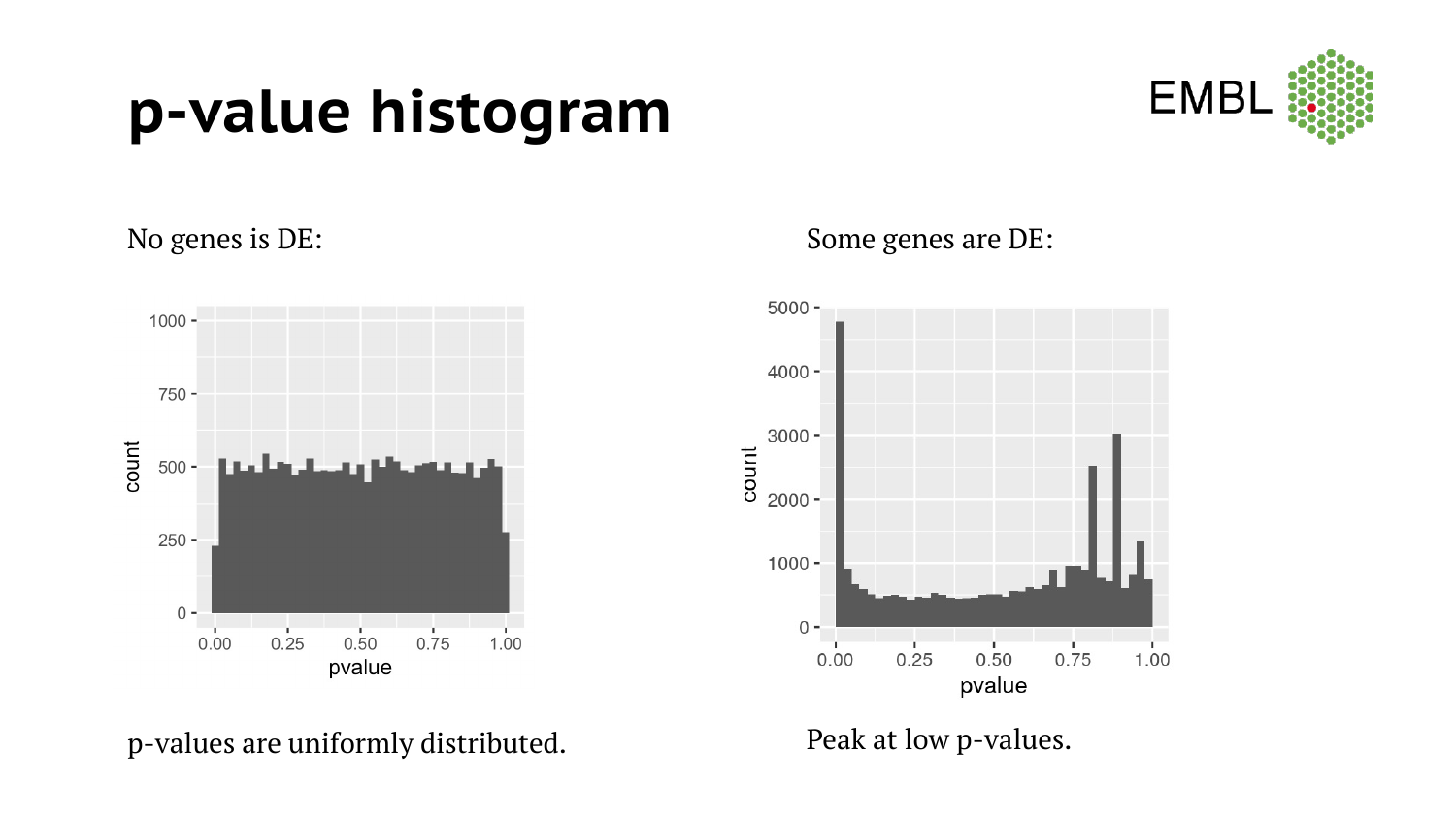### **p-value histogram decomposition**





#### Density of p-values

$$
f(p) = \pi_0 + (1 - \pi_0) f_{alt}(p)
$$

*component*

*alternative component (HA is true)*

 $\int_0^p f(t) dt$ 

**Local fdr:**  $fdr(p) = \frac{\pi_0}{f(p)}$ 

FDR: FDR $(p) = \frac{\pi_0 p}{\sqrt{p} \sin \theta}$ 

*Applies to tests rejected just at this threshold*

*An average property of all tests rejected below the threshold*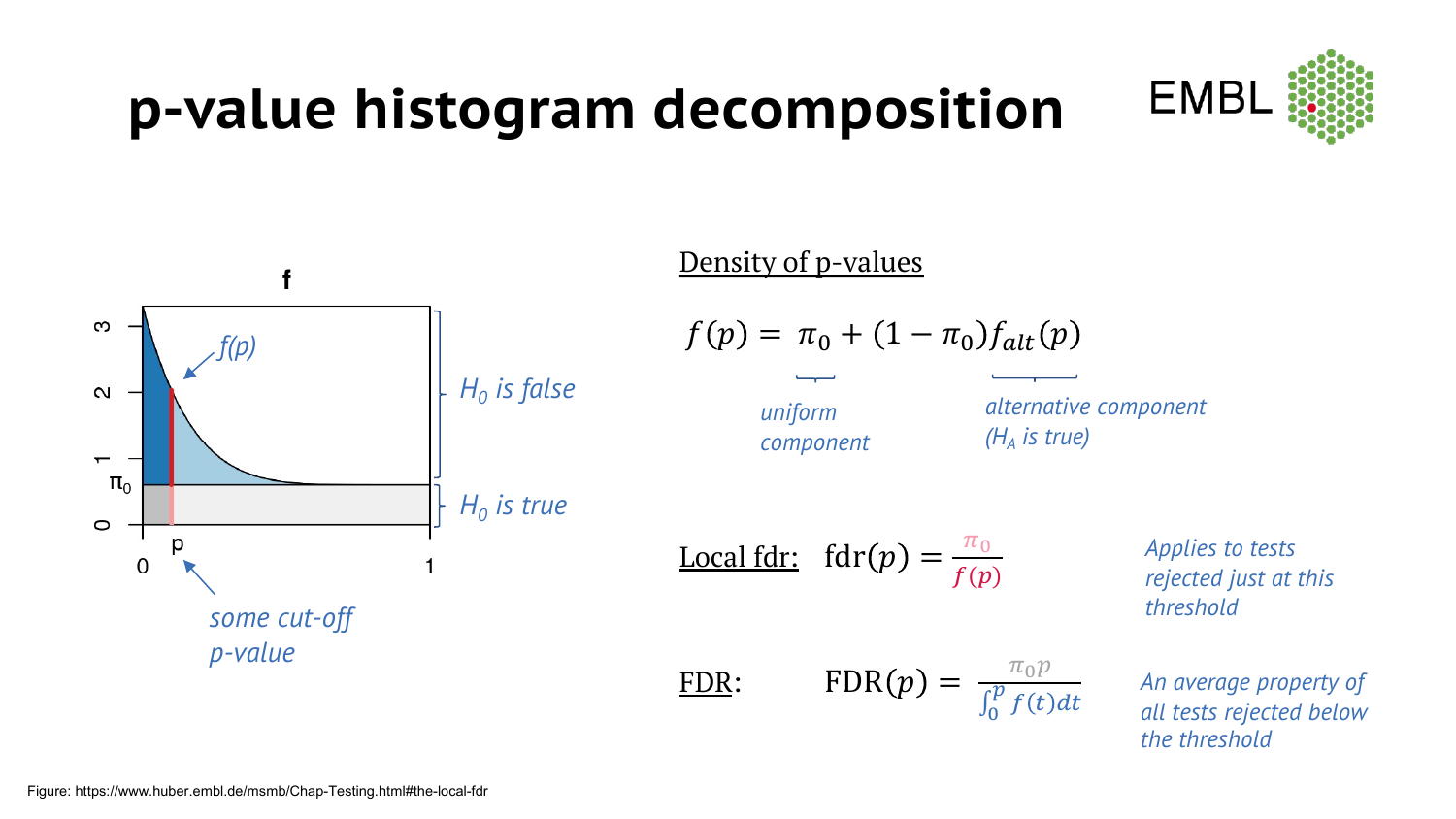### **p-value histogram decomposition**





#### Benjamini Hochberg algorithm:

- Estimates the uniform component (null is true)
- Finds a critical p-value *c*, so that rejecting everything below *c* will lead to the desired FDR
- Equivalently: Gives adjusted p-values, so that rejecting everything below  $p_{adi}$ will lead to an FDR of  $p_{adi}$ .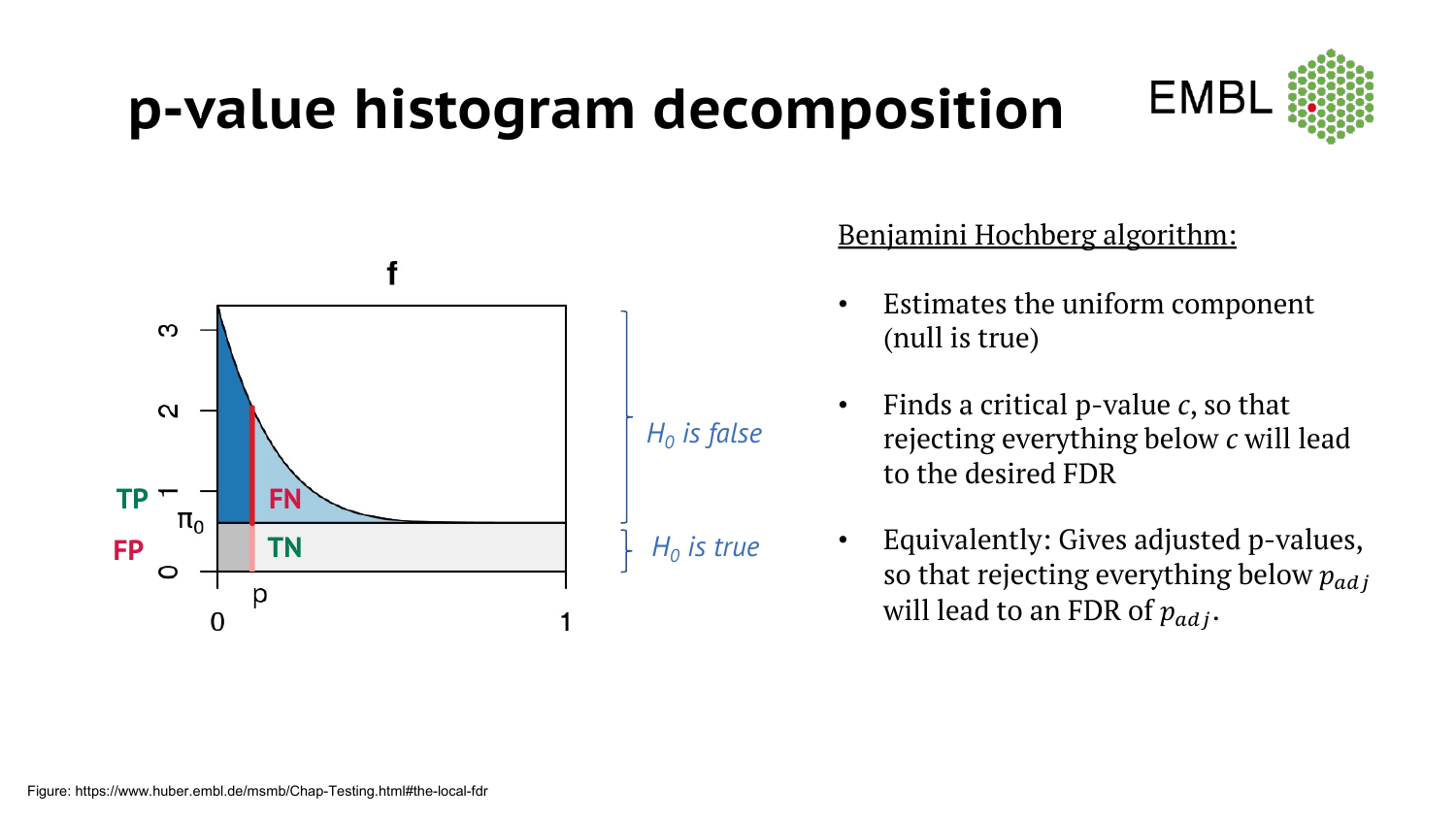### **Multiple testing opportunity**



Multiple testing doesn't have to be a burden:

- Helps to estimate the uniform component (null is true)
- Helps to prevent over-optimism (type I error)
- The FDR has a much more useful interpretation than the p-value
	- Closer to the question "What is the probability that this hit is wrong?"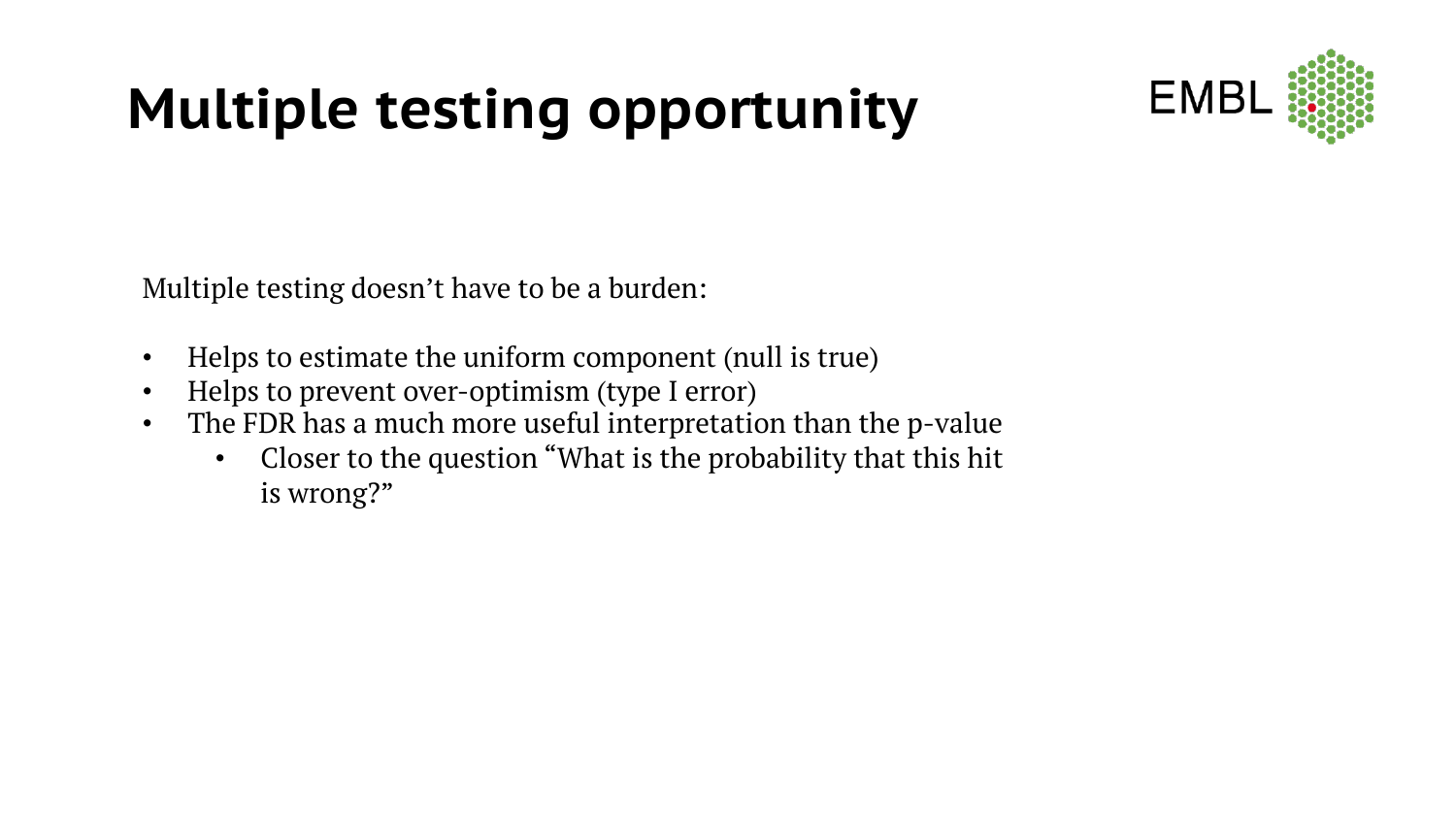

#### **p-value histogram decomposition**



Question: What would change in the histogram if the test has a low power?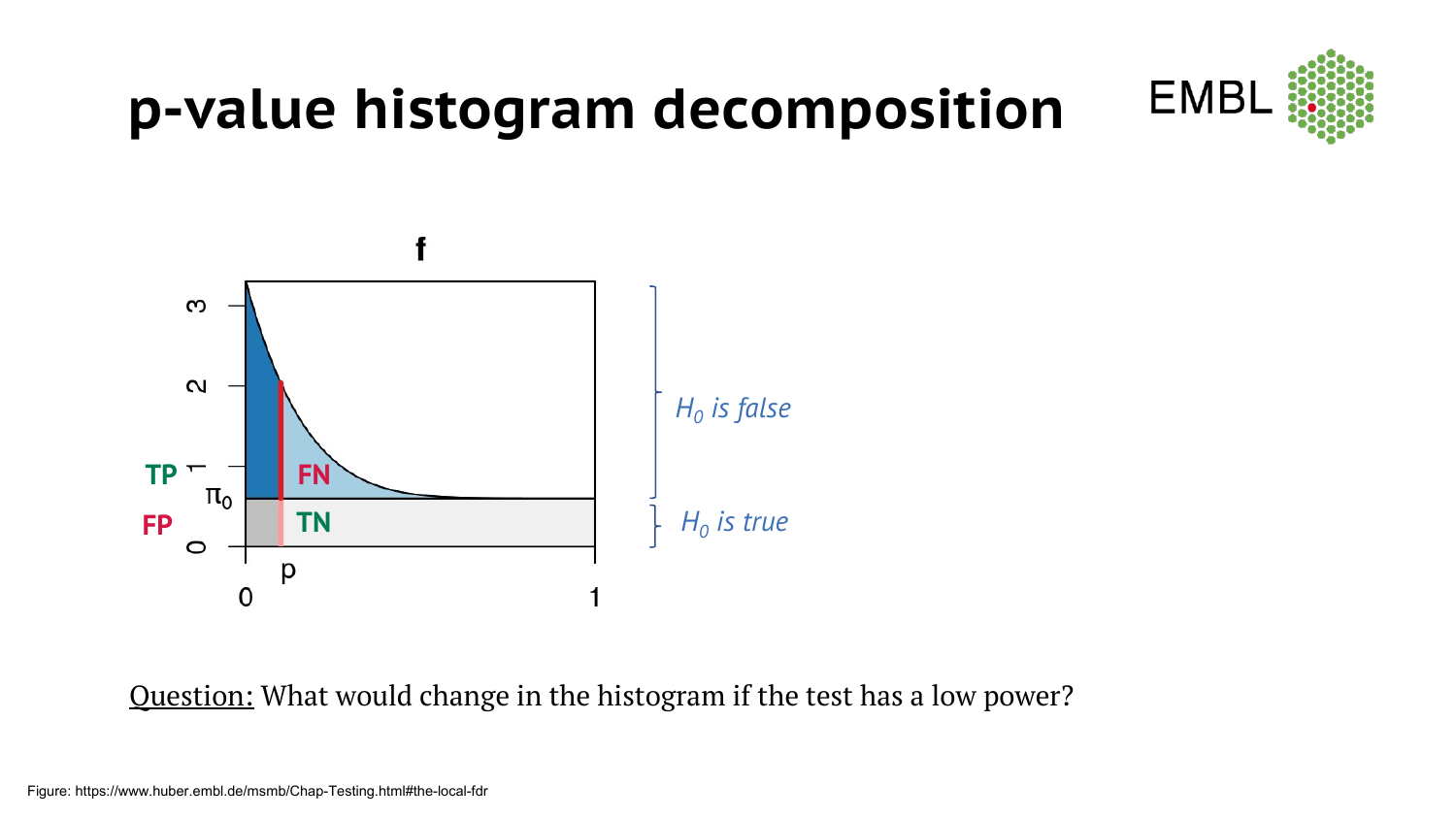### **Pairwise comparisons**



#### Plant growth data (from R)



#### **Questions:**

- How can we test the individual differences?
- How many comparisons are possible in this data set?
- If we choose  $\alpha = 0.05$ , what is the probability of seeing at least one significant difference, if in fact all differences are 0?

*P*(at least one false rejection) =  $1 - (0.95)^3 = 0.14$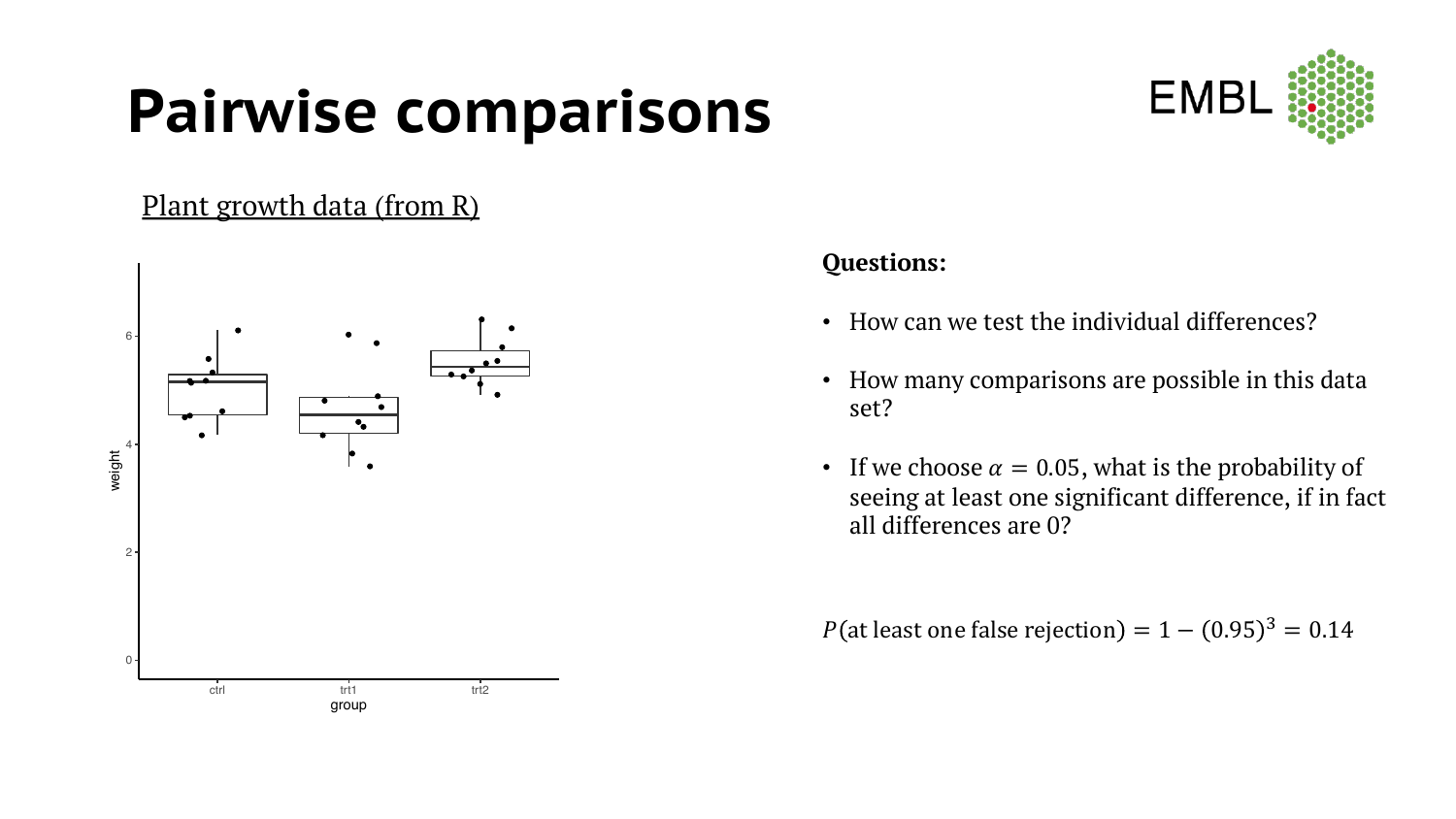### **Pairwise comparisons**





#### **ANOVA F-test:**

 $H_0$ : All differences are zero.  $H_A$ : Not all differences are zero.

- ANOVA is used for comparing more than one mean.
- In case of two groups, ANOVA is equivalent to ttest.
- ANOVA controls for the family-wise error rate.

p=0.016

#### **Tukey HSD:**

Gives adjusted p-values for the individual comparisons. Controls for the FWER.  $H_0$ : all differences are zero.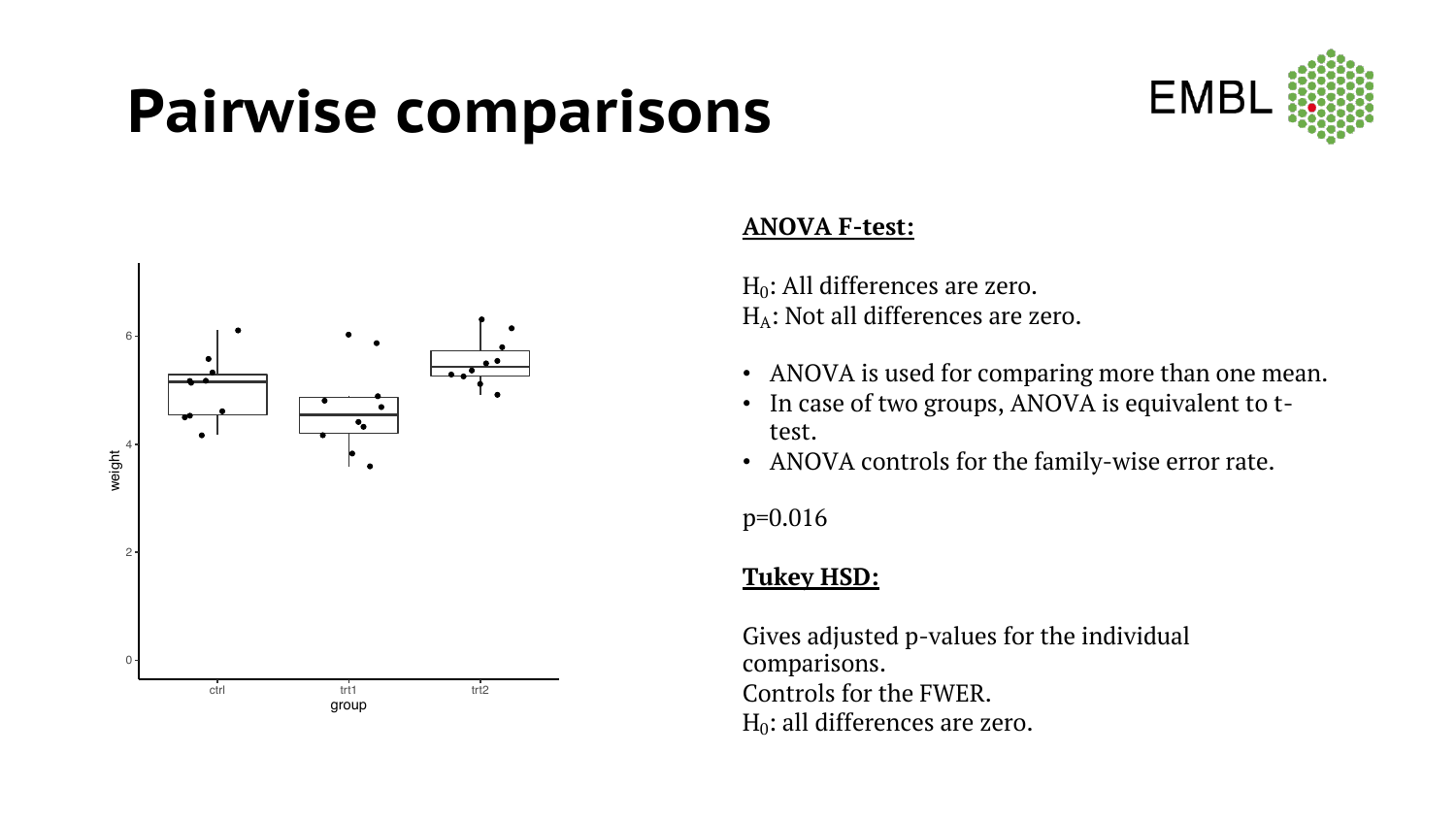# **Data snooping**



Only performing tests that were suggested by the data.



*"Hmmm, these look different..."* p=0.009

**Question**: Can you think of scenarios where you

- don't have to adjust the p-values
- don't have to do ALL comparisons?

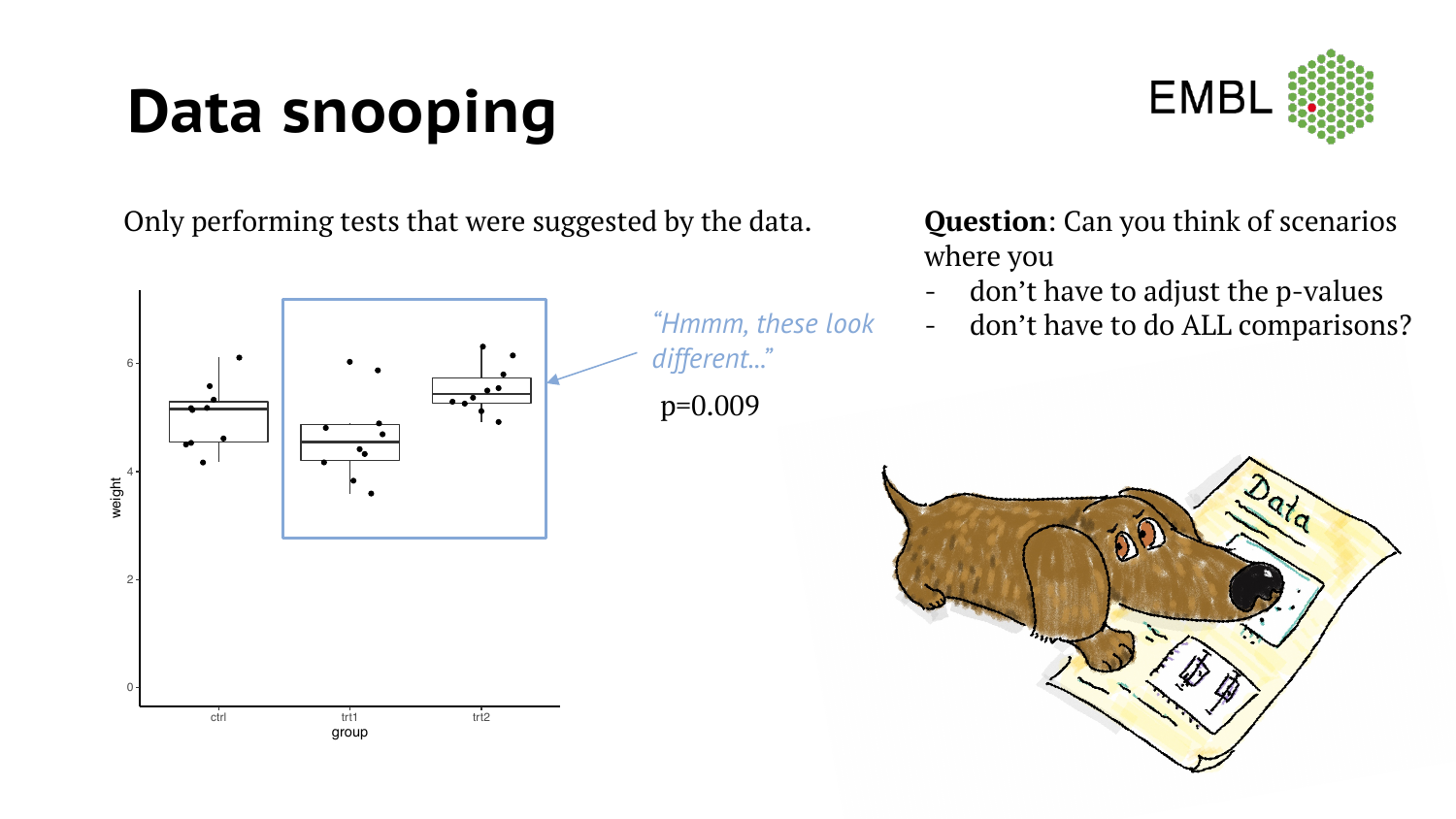### **Workflow summary**





The most important part is to know which error rate you want to control for.

If you know the error rate, the choice of method is mostly straight-forward.

Be honest to yourself when it comes to data snooping.